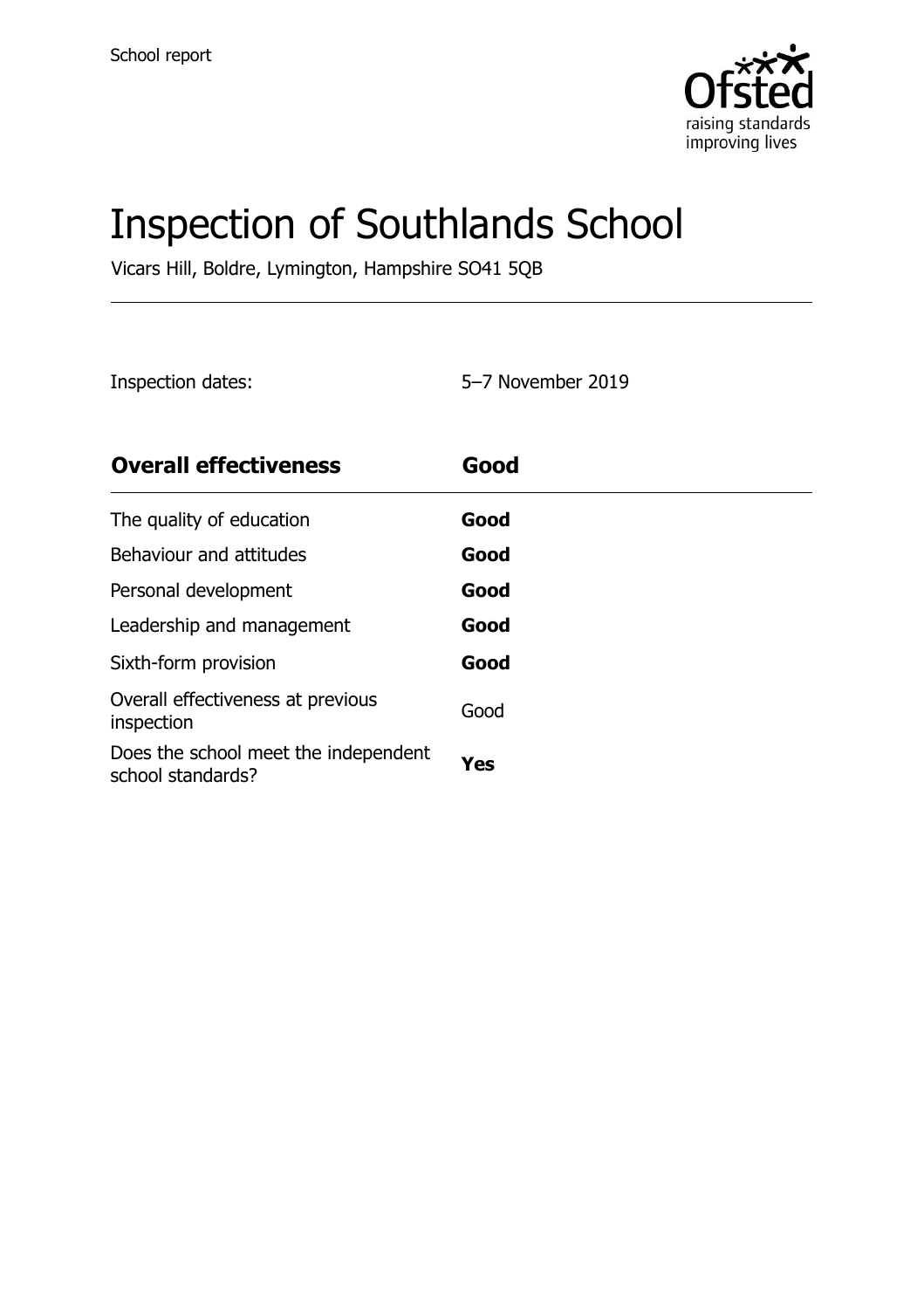

#### **What is it like to attend this school?**

This is a school that knows its pupils well. Leaders and staff understand the needs of pupils who have autistic spectrum disorder. They set high expectations for pupils' achievement and behaviour. Each pupil studies a bespoke curriculum which is built around their interests, needs and different starting points. Pupils work hard in lessons, when learning outdoors and in the community. Pupils appreciate the support they receive, which helps them to manage their autism, catch up with their learning and prepare them for their adult lives. As one pupil said, 'This school allows me to be myself.'

Typically, there is a calm atmosphere around the school. Well-trained staff skilfully manage pupils' behaviour so that there is rarely disruption to others' learning. As one pupil said, 'If an individual is struggling, staff try to make it better for them, and they are very good at doing this.'

Pupils are generally polite and respectful. Bullying is rare in school. Over time, pupils learn to understand others' needs and behaviour. If pupils do fall out, adults are quick to help get things back on track. However, occasionally, some adults forget to correct pupils if they use impolite language around the school.

#### **What does the school do well and what does it need to do better?**

Teachers help pupils to understand that through learning, they can be successful in their future lives. Leaders make sure that pupils gain qualifications and accreditations when studying throughout the different academic and vocational pathways the school offers. Pupils' successes at GCSE and A level, along with a strong programme of careers education, help them to achieve their ambitions. Last year all pupils who left the school went on to further education, university or employment.

Pupils say leaders and teachers 'put a lot of effort into our education'. Teachers adapt activities to match how pupils like to learn best. Reading and communication skills are prioritised throughout the school. In the primary phase, pupils who need it receive extra teaching in phonics to help them catch up. Topics are organised so that pupils can use their learning in one subject to help them understand another. For example, pupils used their knowledge of Russian history when studying 'Animal Farm' for GCSE English. However, teachers do not always structure each subject so that the concepts and knowledge pupils learn build on what they already know in that subject year-on-year. This includes checking what pupils know and understand in each subject when they transfer from the primary into secondary phase.

The curriculum includes rich provision for pupils' personal, social, health and economic education. Activities such as swimming and cycling encourage pupils to lead healthy lifestyles. Trips to local shops help pupils learn how to communicate in public and how to use money. Such activities help pupils to broaden their horizons,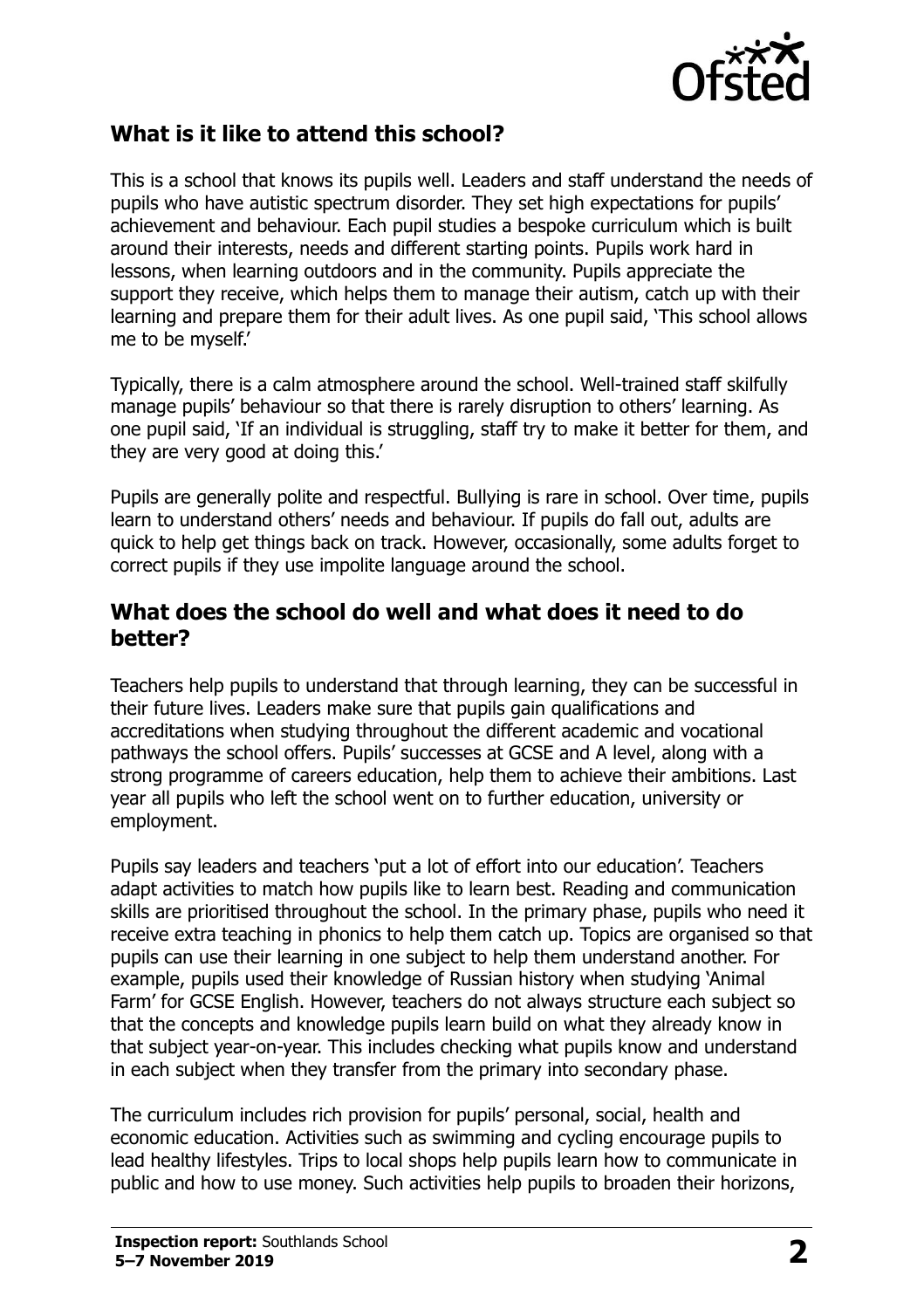

improve their self-esteem, reduce their anxiety and prepare pupils well for their adult lives.

Typically, leaders' planning to meet the behaviour and welfare needs of pupils who join the school is very strong. Leaders consider carefully the information provided in pupils' education, health and care (EHC) plans. They make sure staff know how best to support pupils' good behaviour and provide for their well-being. This includes providing a range of therapies, such as counselling and relaxation therapy. As a result, most pupils settle quickly when they join the school.

Typically, leaders' planning to meet the needs of pupils who join the school is very strong. Leaders collect useful information about pupils' previous schooling, and they consider carefully the information provided in pupils' education, health and care (EHC) plans. They make sure staff know how best to support pupils' good behaviour and provide for their well-being. This includes providing a range of therapies, such as counselling and relaxation therapy. As a result, most pupils settle quickly when they join the school. Pupils told inspectors that they especially value the therapies they receive as these help them to understand and manage their autism.

However, leaders recognise that in the past they were not well enough prepared to meet the complex needs of one or two pupils. They have therefore made some urgent changes to improve their communication with a range of agencies when pupils with complex needs join the school.

Since the last inspection, the proprietor has begun to reorganise how the school is led and governed. School leaders monitor the work of the school well. They support staff to improve their planning, teaching and behaviour management where this is needed. A sharper focus on behaviour and attendance has led to a reduction in incidents of poor behaviour and a substantial improvement in pupils' attendance, which is now strong. Staff morale in the school is typically high. Most staff say that school leaders are considerate of their workload and well-being, and that they love working at the school.

There are tighter processes in place than previously to oversee the school's work, led by people with strong credentials in education. Records of governance meetings reflect the decisions leaders make about how they organise the school. Strategic planning focuses on the things that will make a positive difference to pupils' outcomes. However, sometimes there is not enough crossover between these aspects of leadership. For example, leaders have made important changes to improve the transition for pupils who join the school, but monitoring how well this is working is not reflected in the school's strategic plans.

All the independent school standards are met, and the school complies with the Equalities Act 2010. Leaders follow appropriate procedures when they handle complaints. The premises meet all requirements. Work to change some offices into classrooms is being carried out well. A plan to improve the availability of wi-fi around the school site is being considered by the proprietor.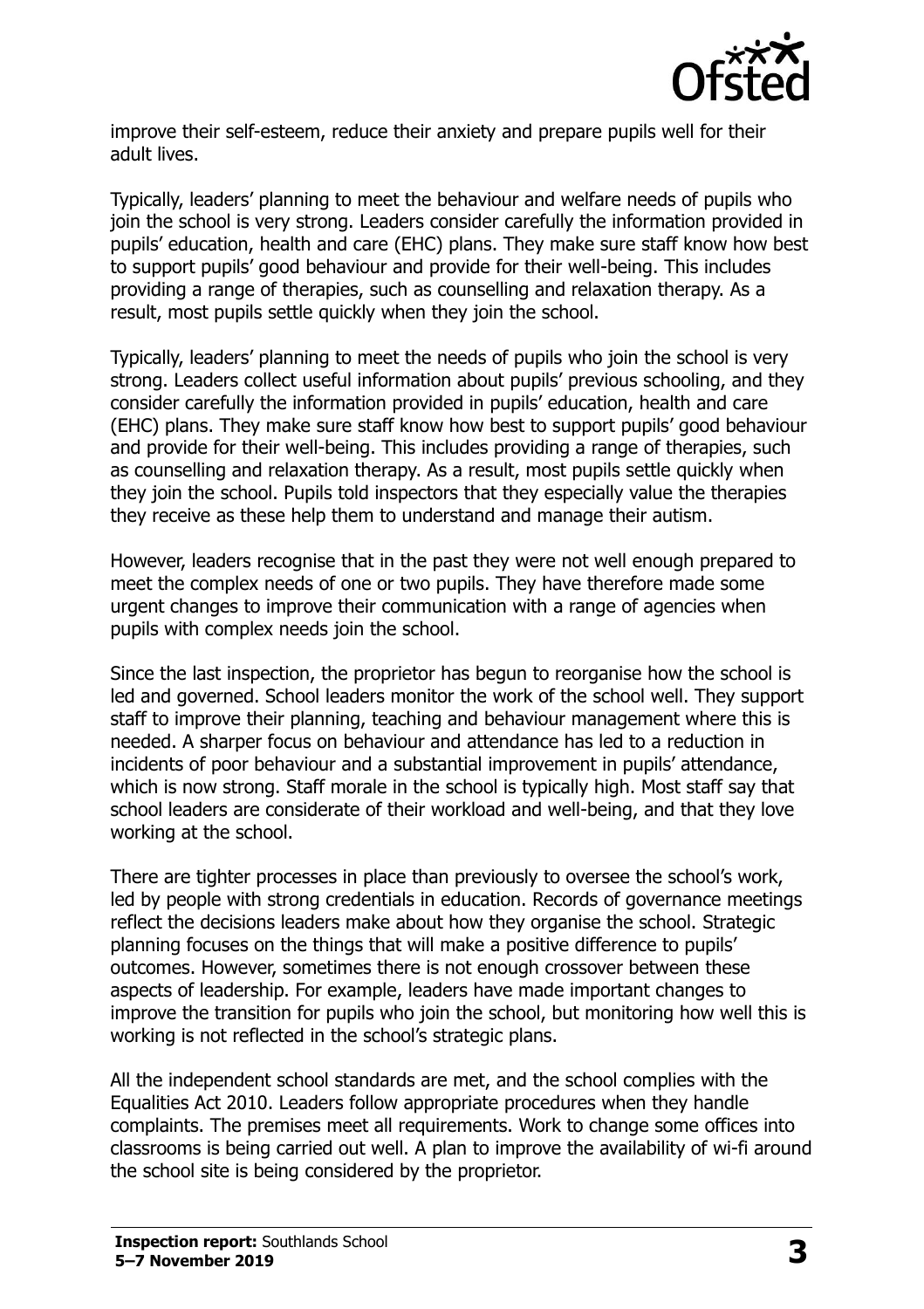

## **Safeguarding**

The arrangements for safeguarding are effective.

Safeguarding leaders and staff are well trained and knowledgeable. They know pupils very well and are alert to the complex risks pupils face. The curriculum includes teaching pupils about how to stay safe online and in their community, including from potential abuse and radicalisation.

Safeguarding records are thorough and help leaders join up the information they have about pupils' behaviour, attendance and wellbeing to help keep them safe.

The safeguarding policy meets requirements, is available on the school's website and is implemented well. Arrangements for checking the suitability of adults are secure and whistle-blowing policies used effectively.

#### **What does the school need to do to improve?**

### **(Information for the school and proprietor)**

■ School leaders have done much to improve the quality of the curriculum overall, including through broadening the range of outdoor learning opportunities and through mapping the curriculum across different subjects to help pupils use the knowledge they have in one subject to make sense of their learning in other subjects. Leaders' next steps are to make sure that teachers plan each subject taught so that pupils' knowledge in that subject builds in a logical sequence over the time they are in school. This includes between the primary and secondary phase, where currently transition focuses very well on pupils' skills and abilities, but not securely enough on their knowledge in each curriculum subject.

#### **How can I feed back my views?**

You can use [Ofsted Parent View](http://parentview.ofsted.gov.uk/) to give Ofsted your opinion on your child's school, or to find out what other parents and carers think. We use Ofsted Parent View information when deciding which schools to inspect, when to inspect them and as part of their inspection.

The Department for Education has further quidance on how to complain about a school.

If you're not happy with the inspection or the report, you can [complain to Ofsted.](http://www.gov.uk/complain-ofsted-report)

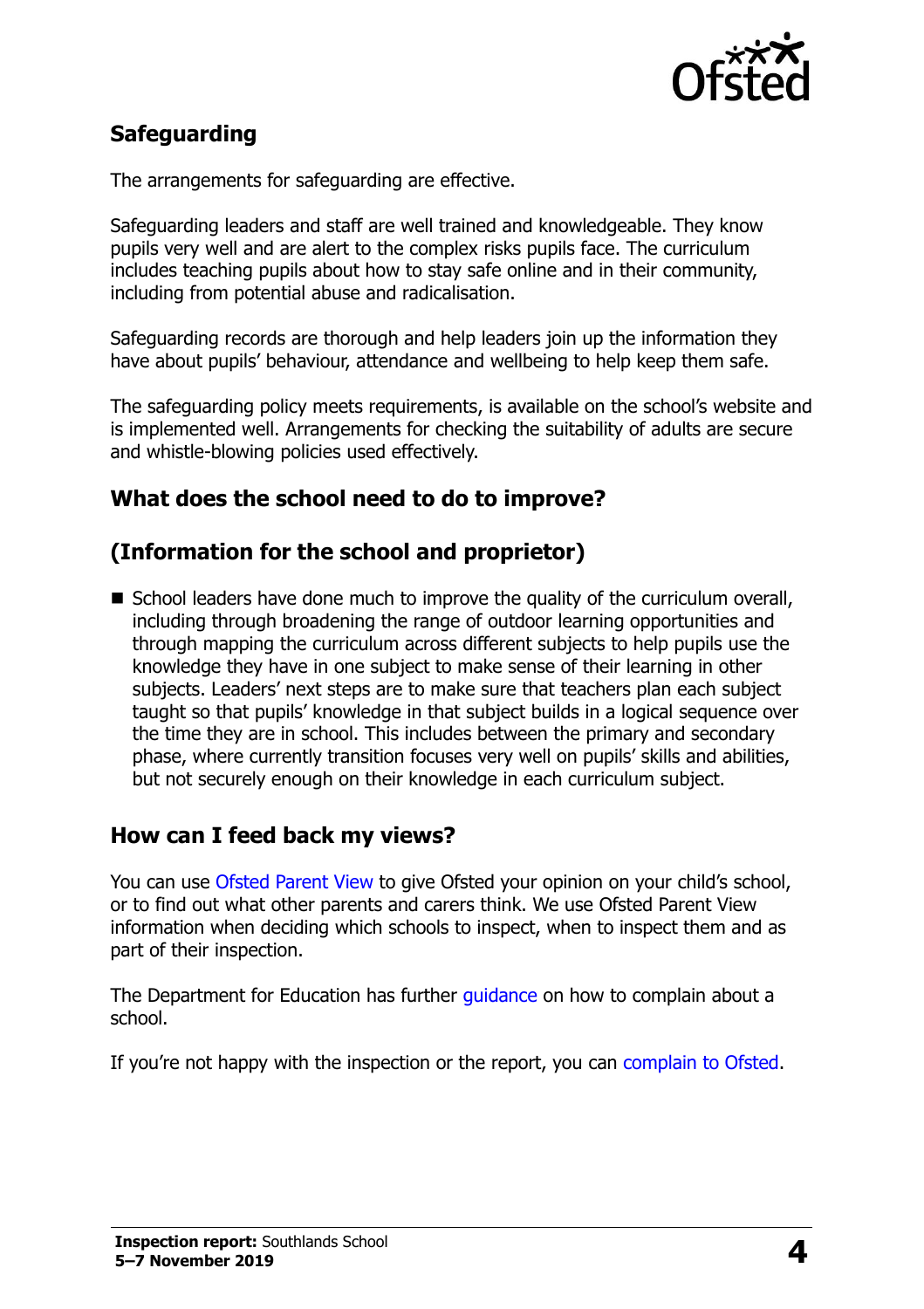

#### **School details**

| Unique reference number                            | 116564                                                                                                    |
|----------------------------------------------------|-----------------------------------------------------------------------------------------------------------|
| <b>DfE registration number</b>                     | 850/6030                                                                                                  |
| <b>Local authority</b>                             | Hampshire                                                                                                 |
| <b>Inspection number</b>                           | 10121148                                                                                                  |
| <b>Type of school</b>                              | Other independent special school                                                                          |
| <b>School category</b>                             | Independent school                                                                                        |
| Age range of pupils                                | 7 to 19                                                                                                   |
| <b>Gender of pupils</b>                            | Mixed                                                                                                     |
| Gender of pupils in the sixth form                 | Mixed                                                                                                     |
| Number of pupils on the school roll                | 52                                                                                                        |
| Of which, number on roll in the sixth $_7$<br>form |                                                                                                           |
| <b>Number of part-time pupils</b>                  | 0                                                                                                         |
| <b>Proprietor</b>                                  | <b>Cambian Education Group</b>                                                                            |
| <b>Chair</b>                                       | Naseem Akhtar                                                                                             |
| <b>Principal</b>                                   | Karen Gaster                                                                                              |
| <b>Annual fees (day pupils)</b>                    | £75,590                                                                                                   |
| <b>Telephone number</b>                            | 01590 675 350                                                                                             |
| Website                                            | https://www.cambiangroup.com/specialist<br>-education/our-schools/asperger-<br>schools/southlands-school/ |
| <b>Email address</b>                               | cambianeducation@cambiangroup.com                                                                         |
| Date of previous inspection                        | 3-5 October 2017                                                                                          |

### **Information about this school**

- Southlands School is a co-educational, independent special school. It is located in Lymington. The school is operational for 52 weeks of the year.
- All pupils have an education, health and care plan related to autistic spectrum disorder. The vast majority have been placed by their local authority. Most pupils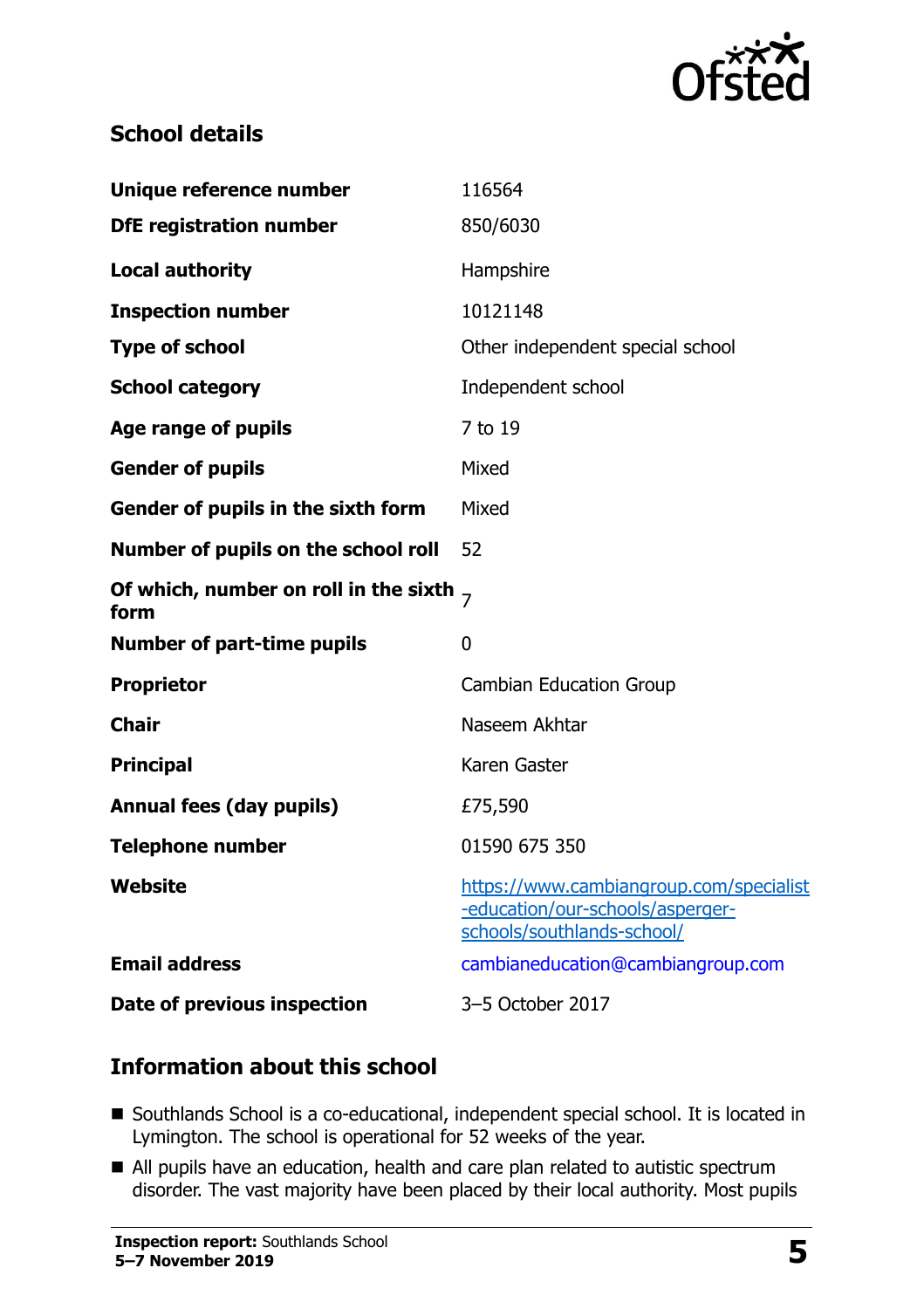

have experienced considerable disruption to their education, including long periods of absence from school, prior to joining Southlands.

- Since the previous inspection, the previous chair of governors has been promoted and a new chair is now in place. A new executive principal, Karen Gaster, joined the school in 2018. She oversees the work of the senior leadership team, which has been reorganised to include a new head of inclusion.
- The school is part of the Cambian Education, which is part of The Cambian Group. In October 2018, The Cambian Group was acquired by CareTech.
- Leaders use a range of alternative provisions to broaden the range of courses that pupils study. These include Brockenhurst College, Totten College, The Fortune Centre of Riding Therapy, The New Forest Wildlife Park, Avon Tyrell activity centre, Calshot activity centre and PedAll inclusive cycling.

#### **Information about this inspection**

We carried out this inspection under section 109(1) and (2) of the Education and Skills Act 2008. The purpose of the inspection is to advise the Secretary of State for Education about the school's suitability for continued registration as an independent school.

The school meets the independent school standards. These are the requirements set out in the schedule to the Education (Independent School Standards) Regulations 2014.

- The Department for Education (DfE) commissioned Ofsted to carry out the standard inspection earlier in the cycle than previously planned.
- The DfE requested that we consider the wider issues raised by complaints about the school it had received. These included concerns about safeguarding and pupils' welfare. We did this within the scope of the usual activities conducted as part of a standard inspection.
- The inspection was conducted without notice.
- Inspectors met with a range of senior staff, including the vice-principal, head of school and head of inclusion. Inspectors met with a variety of other school staff, including teachers, teaching assistants and therapists.
- The lead inspector met with the regional education lead for Cambian education group, who chairs the governance meetings of the school.
- Inspectors evaluated the effectiveness of safeguarding. The school's single central record was reviewed. Inspectors met with the designated safeguarding lead and discussed safeguarding with staff and pupils. Inspectors scrutinised a range of documents relating to safeguarding and welfare, including records linked to work with other agencies and those relating to how the school responds to complaints.
- Inspectors did deep dives in these subjects: reading, English, mathematics and science. Inspectors discussed the curriculum design with leaders, carried out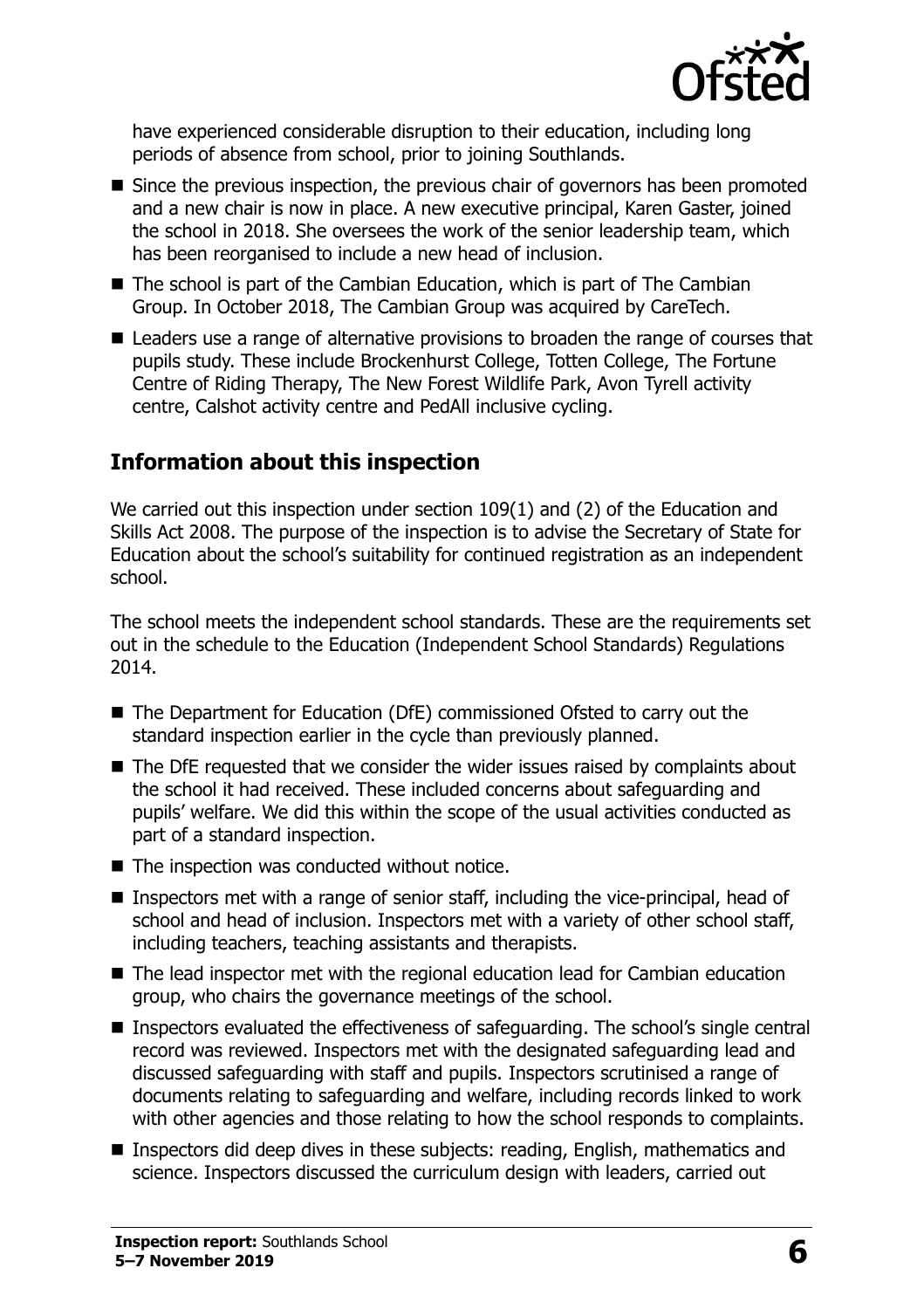

lesson visits, looked at pupils' work and spoke to pupils and teachers from the lessons visited about the curriculum.

- Inspectors analysed school documentation, including minutes of meetings held by those responsible for school governance, the school self-evaluation and development plans, records of leaders' monitoring of the curriculum, teachers' curriculum planning, and information about attendance, behaviour and exclusions. A range of documentation relating the independent school standards was examined.
- Inspectors considered the 11 responses from parents to Ofsted's online questionnaire, Parent View, and the 48 staff responses to Ofsted's staff questionnaire. Inspectors spoke with a variety of pupils during the inspection, including formally with a group of pupils from a range of year groups.
- Pupils' behaviour was observed in and around the school, and during lessons.

#### **Inspection team**

Catherine Old, lead inspector **Her Majesty's Inspector** 

Janis Rogers **Contract Contract Contract Contract Contract Contract Contract Contract Contract Contract Contract Contract Contract Contract Contract Contract Contract Contract Contract Contract Contract Contract Contract C**